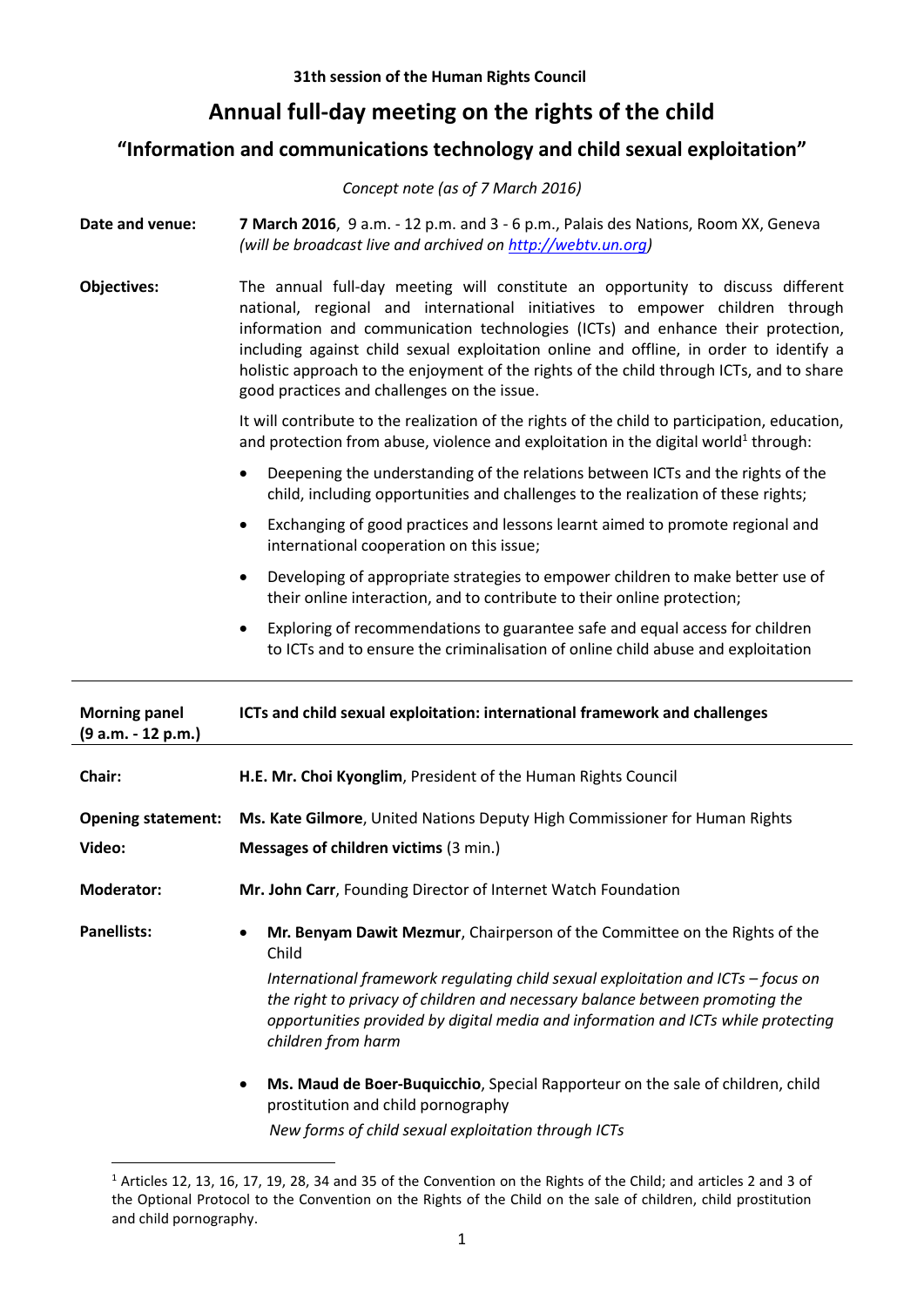|                    | Mr. Ernie Allen, Chairperson of the International Advisory Board of the United<br>Kingdom initiative WePROTECT and Founder, former President and Chief Executive<br>Officer of the International Centre for Missing & Exploited Children<br>Importance of public-private partnership and of reporting hotlines in combating<br>child sexual exploitation through ICTs                                                                                                                                                                                                                                                                                                                                        |
|--------------------|--------------------------------------------------------------------------------------------------------------------------------------------------------------------------------------------------------------------------------------------------------------------------------------------------------------------------------------------------------------------------------------------------------------------------------------------------------------------------------------------------------------------------------------------------------------------------------------------------------------------------------------------------------------------------------------------------------------|
|                    | Mr. Preetam Maloor, Acting Head of the Corporate Strategy Division, International<br>Telecommunication Union (ITU)<br>International cooperation on child online protection                                                                                                                                                                                                                                                                                                                                                                                                                                                                                                                                   |
|                    |                                                                                                                                                                                                                                                                                                                                                                                                                                                                                                                                                                                                                                                                                                              |
| Chair:             | H.E. Mr. Ramón Alberto Morales Quijano, Vice-President of the Human Rights Council                                                                                                                                                                                                                                                                                                                                                                                                                                                                                                                                                                                                                           |
| <b>Moderator:</b>  | Ms. Marta Santos Pais, Special Representative of the Secretary-General on Violence<br>against Children                                                                                                                                                                                                                                                                                                                                                                                                                                                                                                                                                                                                       |
| <b>Panellists:</b> | Mr. Andres Franco, Deputy Director, Private Sector Engagement, United Nations<br>٠<br>Children's Fund (UNICEF)                                                                                                                                                                                                                                                                                                                                                                                                                                                                                                                                                                                               |
|                    | Prevention programmes of UNICEF on the ground                                                                                                                                                                                                                                                                                                                                                                                                                                                                                                                                                                                                                                                                |
|                    | Mr. Håkon Fostervold Høydal, Senior feature writer, VG (Verdens Gang AS)                                                                                                                                                                                                                                                                                                                                                                                                                                                                                                                                                                                                                                     |
|                    | Profile (and location) of perpetrators of child sexual exploitation through ICTs                                                                                                                                                                                                                                                                                                                                                                                                                                                                                                                                                                                                                             |
|                    | Mr. Michael Moran, Assistant Director Vulnerable Communities, International<br>٠<br><b>Criminal Police Organization (INTERPOL)</b>                                                                                                                                                                                                                                                                                                                                                                                                                                                                                                                                                                           |
|                    | Role of law enforcement agencies, investigation and prosecution - how law<br>enforcement agencies identify and find the "real" victims                                                                                                                                                                                                                                                                                                                                                                                                                                                                                                                                                                       |
|                    | Ms. Brittany Smith, EU Policy Lead for Child Safety, Google Inc.                                                                                                                                                                                                                                                                                                                                                                                                                                                                                                                                                                                                                                             |
|                    | Role and actions of Google Inc. (and internet services providers) in combating and<br>preventing child sexual exploitation through ICTs                                                                                                                                                                                                                                                                                                                                                                                                                                                                                                                                                                      |
|                    | Ms. Gaby Reyes, Founder and Director of Asociación Crecer en Red, Peru<br>٠                                                                                                                                                                                                                                                                                                                                                                                                                                                                                                                                                                                                                                  |
|                    | Use of ICTs for prevention and empowerment of children - Latin-American<br>perspective and good practices                                                                                                                                                                                                                                                                                                                                                                                                                                                                                                                                                                                                    |
| Outcome:           | The sharing of informed, fact-based and expert knowledge will provide concrete<br>suggestions as to how the issue of information and communication technologies, while<br>protecting the rights of the child, can be further integrated and mainstreamed in the<br>United Nations agenda.                                                                                                                                                                                                                                                                                                                                                                                                                    |
| <b>Mandate:</b>    | In its resolution 7/29 on the rights of the child adopted in March 2008, the Human<br>Rights Council affirmed "its commitment to effectively integrate the rights of the child<br>in its work and that of its mechanisms in a regular, systematic and transparent<br>manner, taking into account specific needs of boys and girls" and "to incorporate into<br>its programme of work sufficient time, at a minimum an annual full-day meeting, to<br>discuss different specific themes on the rights of the child." In this vein and on the<br>basis of its resolution 28/19, the Human Rights Council decided to convene at its $31st$<br>session a panel discussion on ICTs and child sexual exploitation. |